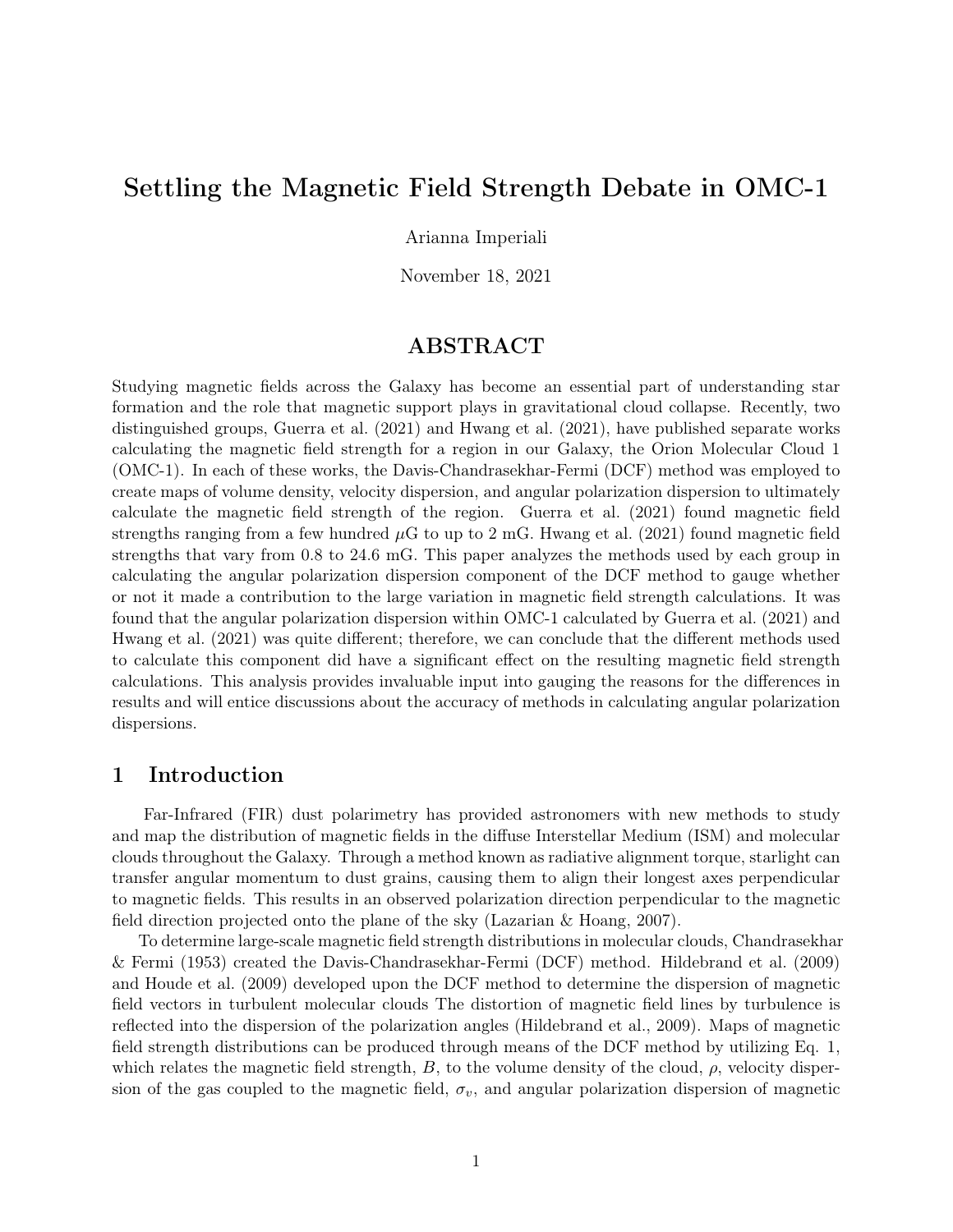field vectors,  $\sigma_{\phi}$  (Chandrasekhar & Fermi, 1953):

$$
B^2 = 4\pi \rho \frac{\sigma_v^2}{\sigma_\phi^2}.\tag{1}
$$

The Orion Molecular Cloud (OMC) is the closest sight of massive star formation, ∼ 390 pc away (Kounkel et al., 2017). Recently, two different authors, Guerra et al. (2021) and Hwang et al. (2021), obtained observations of a region in this cloud complex, OMC-1, which contains molecular gas and dust in the form of a ridge oriented roughly North-South (Guerra et al., 2021). On the West side of OMC-1, there is the BN object (a massive young stellar object) surrounded by the KL nebula (molecular gas and dust surrounding massive stars) (Becklin & Neugebauer, 1967; Kleinmann & Low, 1967) (to be referred to as the BNKL object throughout the rest of this paper). Southeast in the region is the Orion Bar, which bounds the HII region created by stars in the Trapezium Cluster and contains a photon-dominated region at the boundary between the HII region and molecular material (Chuss et al., 2019). The radiation emitted from these objects in OMC-1 affects dust grain alignment throughout the region (Lazarian & Hoang, 2007). Figure 1 depicts these three regions in OMC-1.



Figure 1: Three regions of OMC-1 are indicated by a black outline (BNKL), a red outline (HII region), and a blue outline (Orion Bar).

The objective of using dust polarimetry to map magnetic fields in OMC-1 is to better understand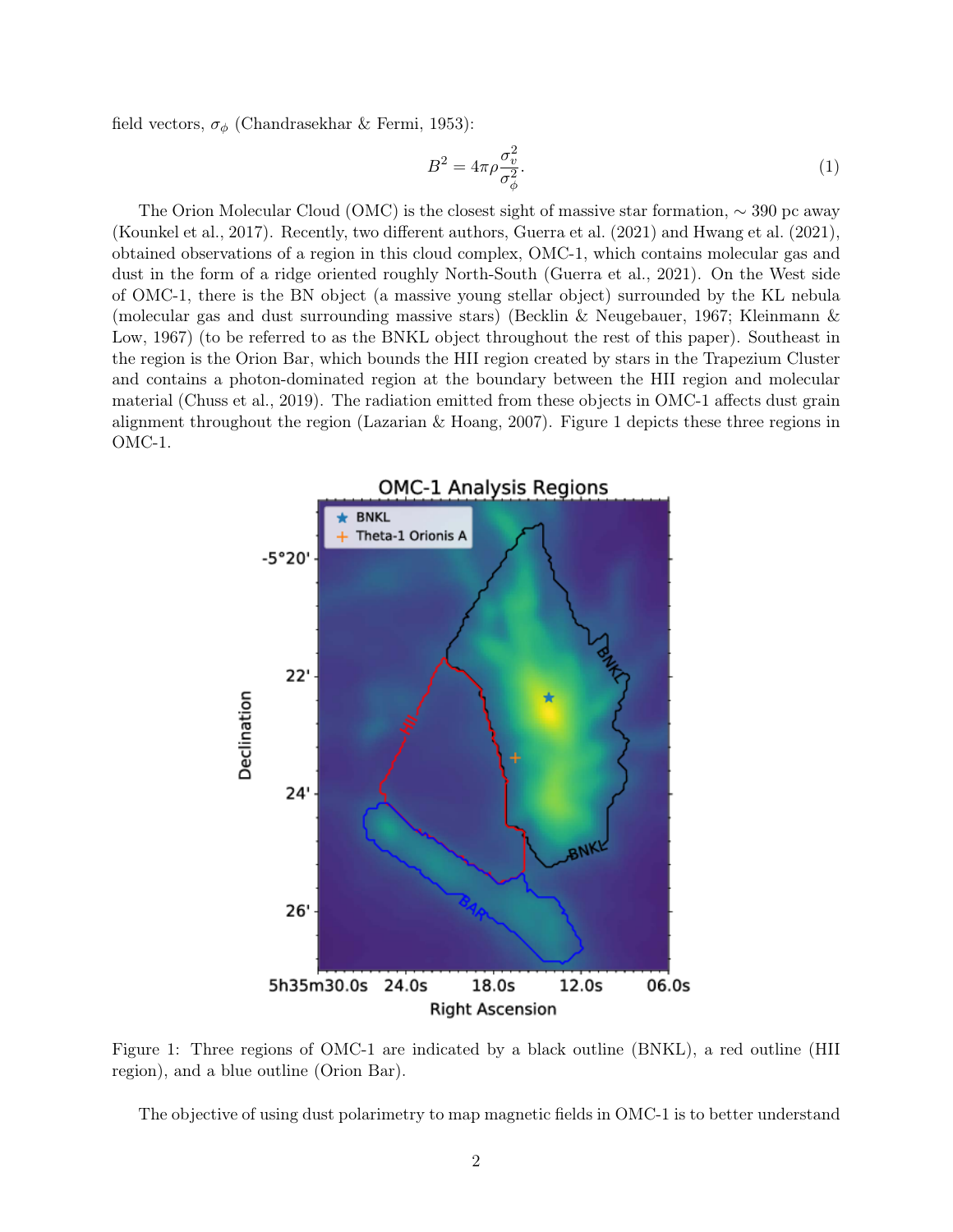the relationship between the star formation process and gravitational collapse. Magnetic turbulence in molecular clouds regulates star forming activity in the ISM (Guerra et al., 2021). Astronomers who have previously mapped OMC-1 (e.g. Schleuning, 1998; Vallee & Bastien, 1999; Houde et al., 2004; Ward-Thompson et al., 2017) have found that the magnetic field in OMC-1 exhibits a pinch in the orthogonal direction to make an hourglass shape, which has been interpreted to indicate that the star formation in the OMC-1 region is magnetically regulated. Across magnetic field lines, gravitational collapse compresses the field lines to create regions of enhanced field strength; however, gravitational collapse can also be slowed by magnetic pressure (Guerra et al., 2021). Therefore, gauging whether a cloud will collapse depends on the relationship between mass and magnetic flux in the region.

Chuss et al. (2019) obtained photometry and polarimetry for the OMC-1 region using the Highresolution Airborne Wideband Camera (HAWC+) on board the Stratospheric Observatory for Infrared Astronomy (SOFIA). Measurements were taken at four different wavelengths in the FIR of 53, 89, 154, and 214  $\mu$ m. Chuss et al. (2019) combined these observations with photometry within millimeter regimes to produce Spectral Energy Distributions (SEDs). Guerra et al. (2021) utilized these data to develop distribution maps corresponding to each of the components in Eq. 1. They first obtained a volume density map of molecular hydrogen by fitting the SEDs of infrared emission from OMC-1 in the range of 53  $\mu$ m to 35 mm. They created a velocity dispersion map through the emission line spectra of the molecular tracer  $NH_3$ . NH<sub>3</sub> has been used as a probe of dense clouds. and the particular emission line transition  $(1,1)$ , as described in Friesen et al.  $(2017)$ , is highly correlated with dust column density. In order to produce the map of  $\sigma_{\phi}^2$ , they applied a two-point structure function to the polarimetry data at each wavelength measurement within a small circular sub-region at each pixel. The maps of each component of Eq. 1 were then combined to produce maps of the magnetic field distribution along the plane-of-sky  $B_{POS}$  at each wavelength.  $B_{POS}$ values range from ∼100  $\mu$ G to ~ 2000  $\mu$ G. The largest field strengths are consistently observed around and South of the BN/KL object while weaker field strengths are observed in the Bar region.

Hwang et al. (2021) obtained polarimetry and total intensity observations of OMC-1 with the POL-2 polarimeter on the Submillimetre Common-User Bolometer Array 2 (SCUBA-2) camera at 450 and 850  $\mu$ m. This observation was a part of the James Clerk Maxwell Telescope (JCMT) program, B-fields in STar-forming Region Observations (BISTRO). They also used the Heterodyne Array Receiver Program (HARP) spectrometer to obtain the profiles of the C18O spectral lines. Hwang et al. (2021) estimated the volume density of molecular hydrogen from the continuum observations at 450 and 850  $\mu$ m. They used the C<sup>18</sup>O spectral line profiles from HARP to measure the velocity dispersion. To find the polarization angle dispersion, they utilized the "unsharp masking" method similar to that used by Pattle et al. (2017). As described in Hwang et al. (2021), the team estimated a mean field orientation in a small  $5" \times 5"$  box in the region to trace its morphology. They moved the box over the entire region to obtain the distribution of mean field orientations. The collection of mean field directions traces large-scale variation of field lines, allowing for estimations of an angle dispersion between the original angle and estimated mean angles in a box. The angular dispersion is then a root-mean-square of the angle differences in the box. Similar to the process of Guerra et al. (2021), the three components of the DCF method were used to compose a map the magnetic field strength distribution in the region. They estimated a range of  $B_{POS}$  values from 0.8 to 26.4 mG at both 450 and 850 µm. The strongest field strength is observed to be in the region between the BN/KL object and the Southern part of OMC-1.

This paper will analyze the investigations completed by Guerra et al. (2021) and Hwang et al. (2021) to establish the reason for the order-of-magnitude difference in results. It is important to understand why there is such a large discrepancy so that the study of the magnetic fields in OMC-1 can be utilized for further projects regarding molecular cloud collapse and star formation. Section 2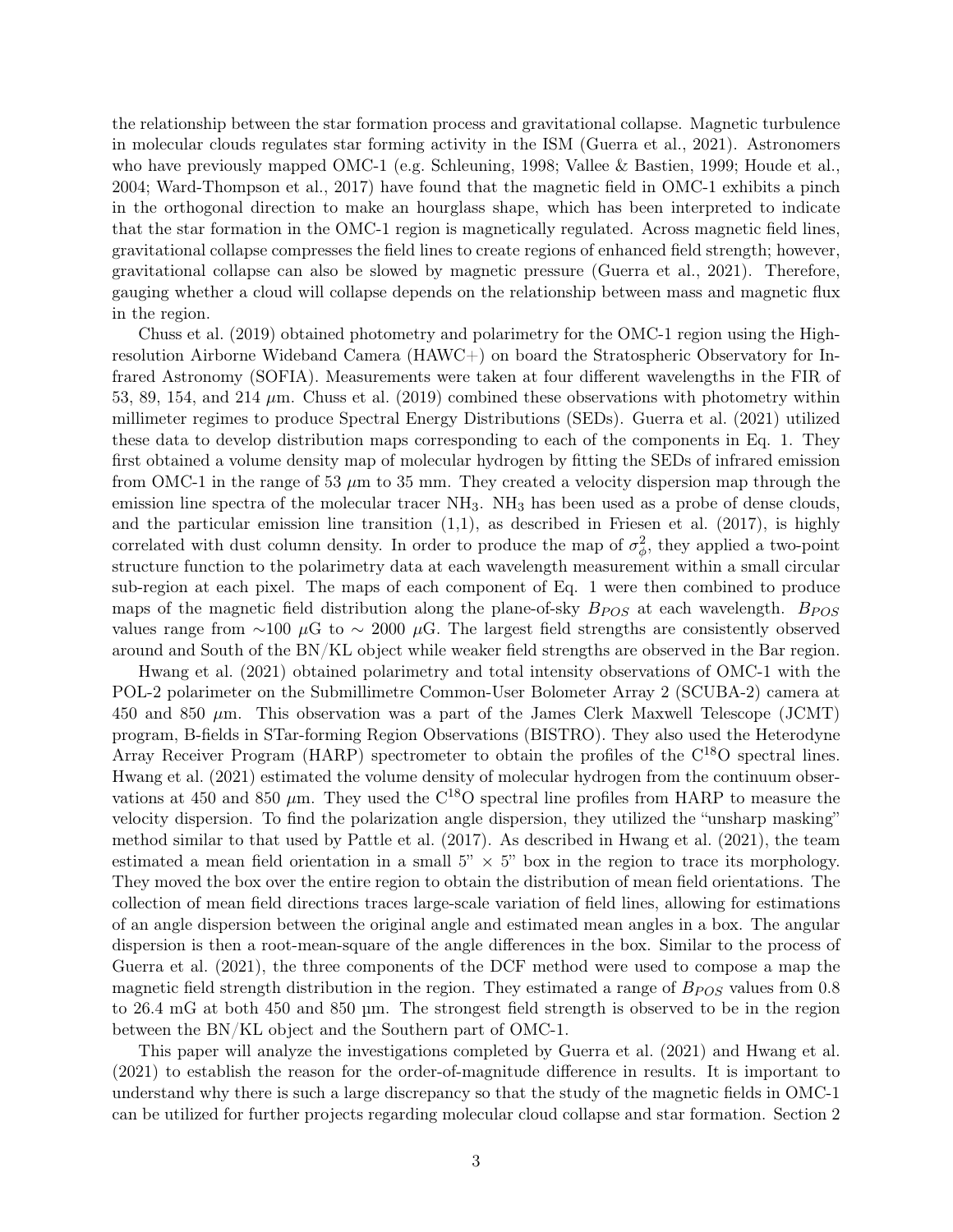reviews the HAWC+/SOFIA observations used in this work. Section 3 describes the implementation of the "unsharp masking" technique along with the calculation of the magnetic field strengths in each wavelength. Finally, a discussion of the results and implications are presented in Section 5.

# 2 Observations

#### 2.1 HAWC+

Chuss et al. (2019) obtained photometry and polarimetry data of the OMC-1 region in December 2016 on Stratospheric Observatory for Infrared Astronomy (SOFIA) using the High-resolution Airborne Wideband Camera (HAWC+). With respect to the photometry data, raster scans of the region in all four bands observed, 53, 89, 154, and 214  $\mu$ m, were done. The observing time per band ranged from 9 minutes for 53  $\mu$ m to 2 minutes at 214  $\mu$ m. Chuss et al. (2019) reduced the photometry data using CRUSH V2.4.2ALPHA1 with non-default reduction options. More specifically, they used the "bright" keyword to stop the possible clipping of data closer to the brighter regions, like the BN/KL object. Because of the relatively small fractional bandwidth of the filters,  $\frac{\Delta\lambda}{\lambda} \approx .2$ , they made no color corrections to the data. They adopted a 15% calibration uncertainty for the 53, 89, and 154  $\mu$ m bands and 20% for the 214  $\mu$ m band based on the variance of HAWC+ measurements.

Chuss et al. (2019) obtained additional polarimetry data in October-November 2017 and September 2018. Polarized light is represented by the Stokes parameters, I, Q and U. The data consist of maps of these Stokes parameters and their associated uncertainties for far-infrared (FIR) continuum emission at wavelengths of 53, 89, 154, and 214  $\mu$ m. They were observed with nominal beam sizes of 4.9", 7.8", 13.6", and 18.2", respectively. These observations were done using the standard chop-nod-dither observing method (Harper et al., 2018). The chop throw ranged between 76 and 80, and the chop/nod angle was 125°, measured west of north. The observing times were approximately 3.5, 2.4, 0.5, and 0.5 hr at 53, 89, 154, and 214  $\mu$ m, respectively. They reduced the data using the V1.3.0-BETA3 (April 2018) version of the HAWC+ data reduction pipeline. In order to merge the measurements into combined maps, they used relative background subtraction and smoothing with a Gaussian kernel having Full-Width Half-Max (FWHM) equal to half that of the diffraction-limited beam for each HAWC+ band (Harper et al., 2018); both of these are standard parts of the reduction pipeline.

### 3 Methodology

The methods used in calculating the angular polarization dispersion of the HAWC+ data sets were based on Pattle et al. (2017) and Hwang et al. (2021). Since in molecular clouds there are two main components to the measured magnetic field dispersion, turbulence and gravity, it is difficult to determine the local magnetic field dispersion directly from polarization observations (Hwang et al., 2021). Therefore, in order to measure the underlying field geometry, Pattle et al. (2017) estimated a mean field orientation in a small moving box throughout the OMC-1 region. By moving the box and estimating over the entire region, it was possible to trace the large-scale magnetic field over the entire region. Pattle et al. (2017) found good agreement between this moving box average and the true field direction using Monte Carlo simulations. They used a method analogous to the common image smoothing technique, 'unsharp masking.' We use 3x3, 5x5, and 7x7 pixel boxcar filters in the *convolve2d* function from Python's  $SciPy$  library to perform convolutions on the original Stokes U and Q maps to produce a smoothed map depicting the non-distorted magnetic field directions. We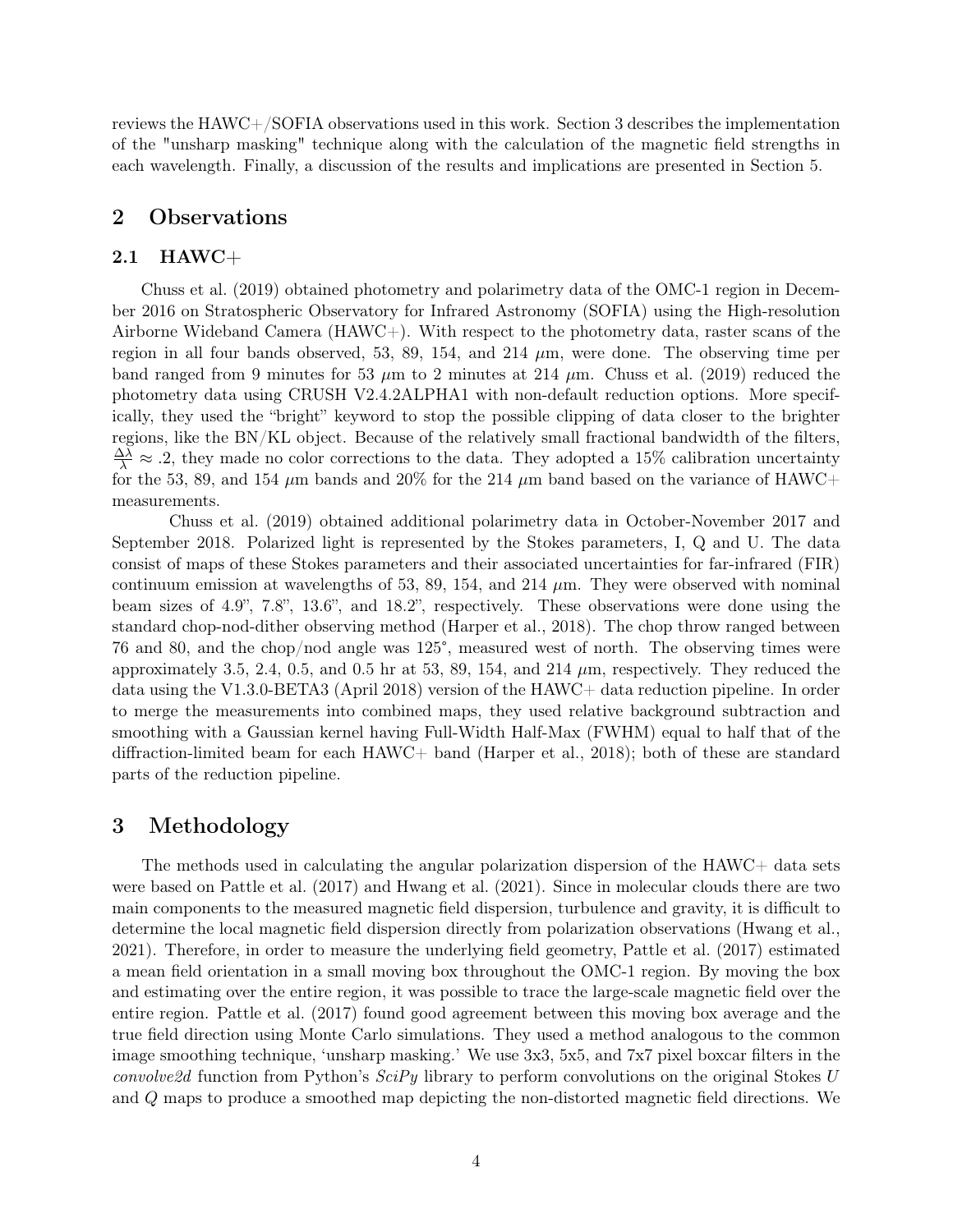

Figure 2: The observed angular differences map produced by using Eq.  $(2)$  on the Stokes U and Q maps.

measure the mean polarization angle  $\theta$  of the original map before convolutions, as depicted in Eq. (2).

$$
\theta = 0.5 * \arctan \frac{U}{Q}.\tag{2}
$$

The obtained mean polarization angle is assigned to the central pixel of the box. This allows us to calculate the mean polarization angle of the smoothed map, as depicted in Eq.  $(3)$ , where U and  $Q$  are the mean values averaged over the box.

$$
\bar{\theta} = 0.5 * \arctan \frac{\bar{U}}{\bar{Q}}
$$
 (3)

Similar to Pattle et al. (2017), this calculation is repeated as the box moves over the entire image through convolutions, one pixel at a time. The smoothed map  $\theta$  is then subtracted from the observed map  $\theta$ , resulting in a residual map  $\delta\theta$  showing the deviation in angle of each pixel from the mean field direction, i.e.  $\delta \theta_{i,j} = \theta_{i,j} - \bar{\theta}_{i,j}$  at pixel (i,j).

Figure 2 shows the observed angular position map, Figure 3 shows the smoothed angular position map, and Figure 4 shows the residual angular position map created with the 3x3 kernel for the 214  $\mu$ m data set, as examples. From the residual map, we know an angular difference at each pixel, and we can calculate  $\sigma_{\phi}$  as the standard deviation of the angular differences throughout the map for each kernel size for each of the four wavelengths Pattle et al. (2017) estimated the angular dispersion for the entirety of OMC-1. However, Hwang et al. (2021) suspected that each region would have a distinct  $B$  and that a single total estimate of  $B$  for the region as a whole would not be an accurate representation. Therefore, we incorporated object masks into this process to calculate the angular polarization value in the BN/KL region, the Trapezium Cluster, and the Orion Bar, as Hwang et al. (2021) did. When multiplied by the angular difference maps, these object masks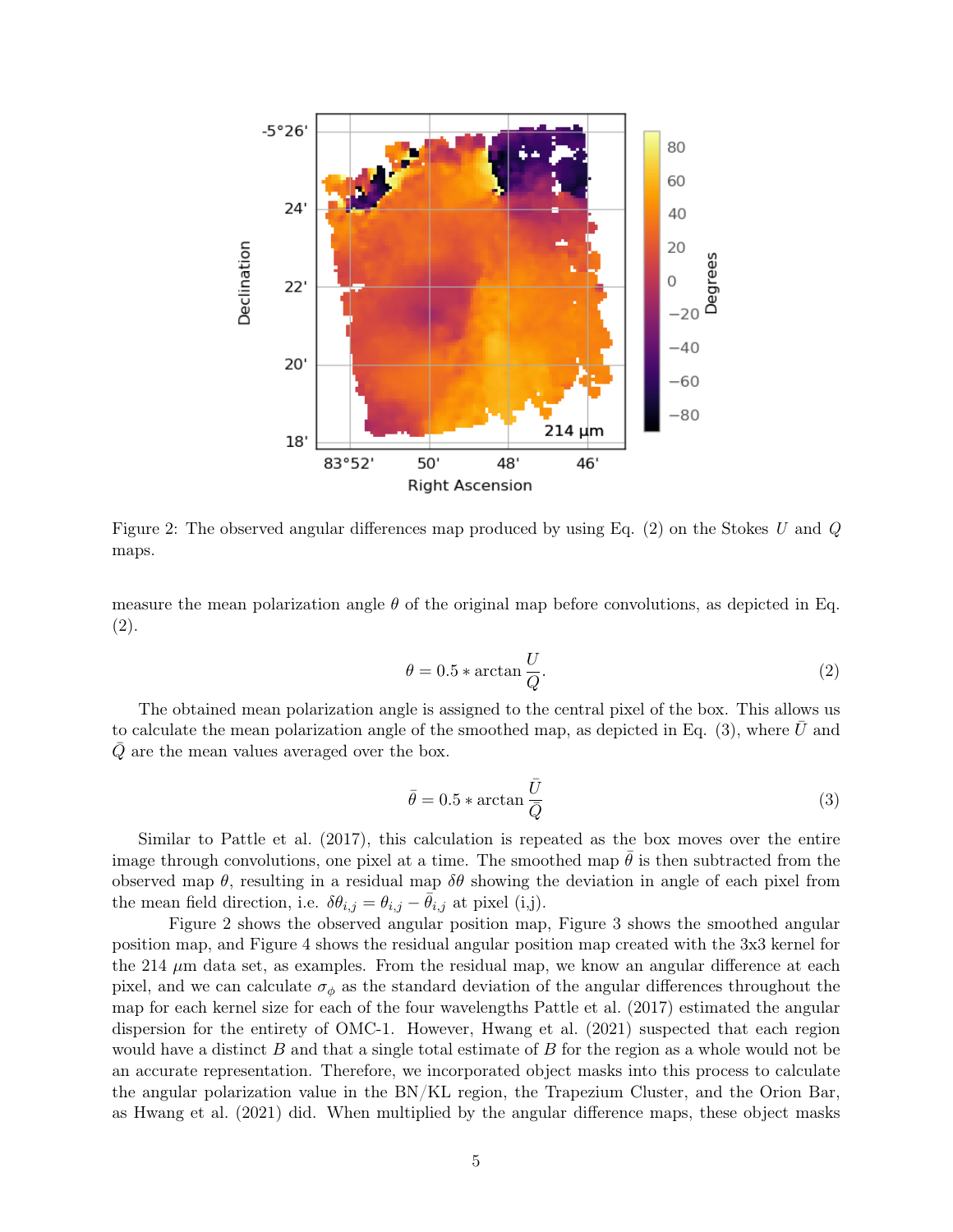

Figure 3: The smoothed angle differences map produced by Eq. (3) by applying convolutions with the 3x3 kernel size to the Stokes  $U$  and  $Q$  maps.



Figure 4: The resulting residual map by subtracting the smoothed map from the observed map.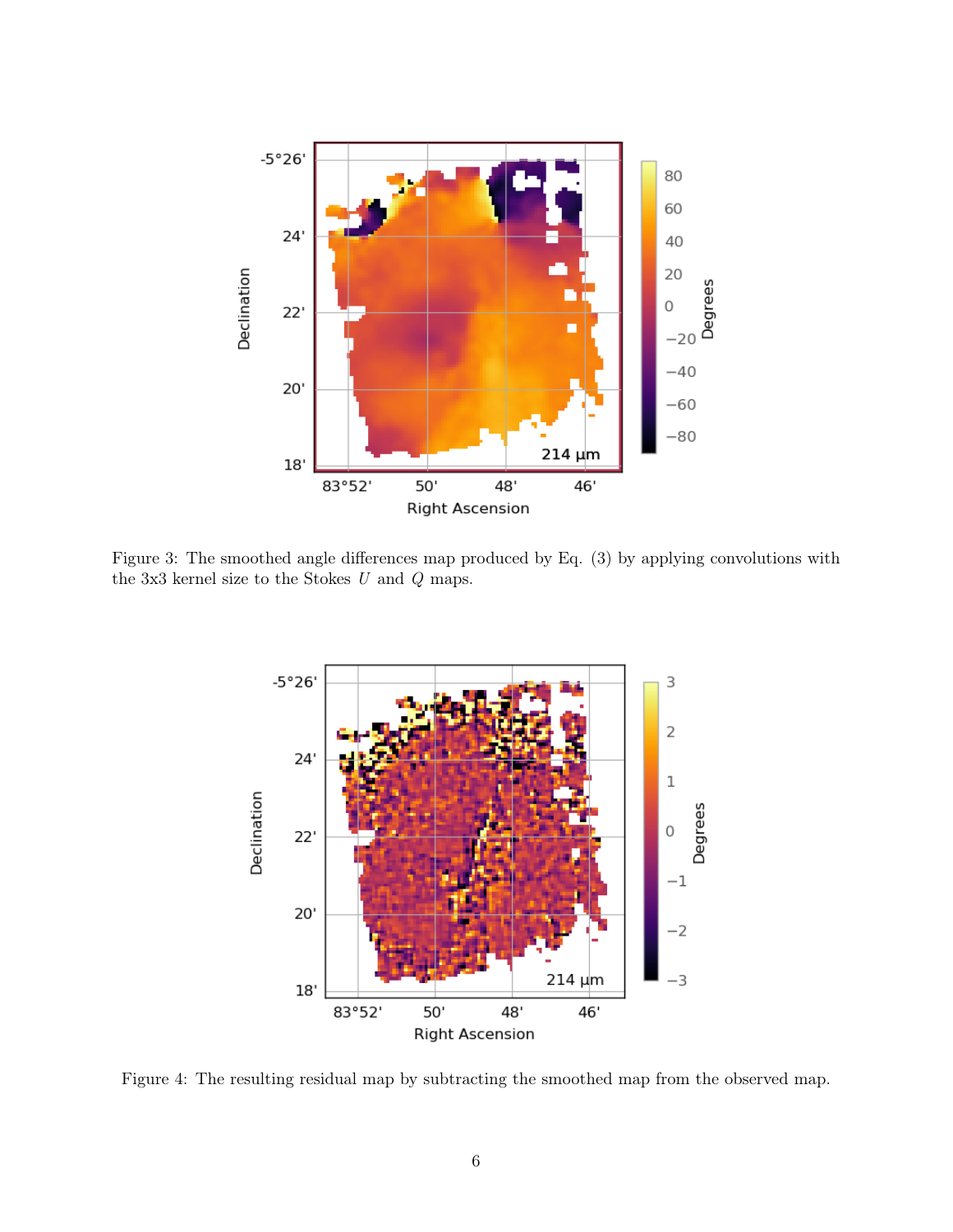| Region          | $53 \mu m$ | $89 \mu m$ | 154 $\mu$ m | 214 $\mu$ m |
|-----------------|------------|------------|-------------|-------------|
| 3x3 Kernel Size |            |            |             |             |
| Bar             | 5.79       | 5.39       |             |             |
| <b>BNKL</b>     | 2.34       | 1.90       | 2.80        | 2.72        |
| <b>HII</b>      | 2.24       | 2.07       | 2.47        | 4.23        |
| 5x5 Kernel Size |            |            |             |             |
| Bar             | 9.28       | 8.63       |             |             |
| <b>BNKL</b>     | 3.63       | 2.96       | 4.82        | 3.75        |
| <b>HII</b>      | 3.28       | 3.38       | 4.19        | 5.16        |
| 7x7 Kernel Size |            |            |             |             |
| Bar             | 11.29      | 10.19      |             |             |
| <b>BNKL</b>     | 4.41       | 4.04       | 5.94        | 4.79        |
| НH              | 3.89       | 4.09       | 5.57        | 5.89        |

Table 1:  $\sigma_{\phi}$  (degrees)

| Table 2: |  |  |
|----------|--|--|
|----------|--|--|

 $\equiv$ 

|                     |                                                                                                                   | Bar BNKL HII                     |            |
|---------------------|-------------------------------------------------------------------------------------------------------------------|----------------------------------|------------|
|                     |                                                                                                                   | $53 \mu m$ $8.50$ $6.67$ $24.59$ |            |
| $89 \ \mu m$ $8.44$ |                                                                                                                   |                                  | 8.42 9.79  |
| $154 \mu m$ —       |                                                                                                                   |                                  | 5.02 19.32 |
| $214 \mu m$         | $\mathcal{L}^{\mathcal{L}}(\mathcal{L}^{\mathcal{L}})$ and $\mathcal{L}^{\mathcal{L}}(\mathcal{L}^{\mathcal{L}})$ |                                  | 4.02 30.23 |

nullify all pixels not in the specified region, and we are able to calculate the standard deviation of each individual region. Table 1 lists  $\sigma_{\phi}$  resulting from convolutions of each kernel size applied to each of the four wavelengths.

However, it is also important to consider the beam and line-of-sight integration that Chuss et al. (2019) incorporated into their analysis. To take this into account, we must utilize the number of turbulent cells in the gas column, N. N would therefore be accounted for by those cells that lie along the line-of-sight through the thickness of the cloud at any given point (Houde et al., 2009). Table 2 shows the N values for each region and wavelength and Table 3 shows the product of  $\sigma_{\phi}$ and N, which are the values of  $\sigma_{\phi}$  to be used for the rest of this analysis.

Once  $\sigma_{\phi}$  was calculated for each wavelength for each kernel size, then we could insert those values into the DCF method in order to calculate the magnetic field strength. Chuss et al. (2019) calculated a uniform  $\sigma_v$  over the entire OMC-1 region as 1.85 km/s. To calculate  $\rho$ , they used the relationship in Eq. (4), where  $N(H_2)$  is the average column density of molecular hydrogen  $(cm^{-2})$ , L is the uniform cloud depth (cm) over the entire OMC-1 region,  $\mu$  is the mean molecular weight as determined by Sadavoy et al. (2013), and  $m_H$  is the atomic mass of hydrogen.

$$
\rho = \frac{N(H_2)}{L} \mu m_H \tag{4}
$$

Hwang et al. (2021) used the same L as calculated by Pattle et al. (2017),  $4.34 \times 10^{17}$  cm. The measured column density varied based on region. For the BN/KL object, the Trapezium Cluster, and the Orion Bar, the column densities are  $(9.85 \pm 8.96) \times 10^{22}$  cm<sup>-2</sup>,  $(3.87 \pm 2.21) \times 10^{22}$  cm<sup>-2</sup>, and  $(5.90 \pm 3.24) \times 10^{21}$  cm<sup>-2</sup>, respectively. Table 4 shows the final results of using Eq. (3) to compute the magnetic field strength values per region in each wavelength for each kernel size. It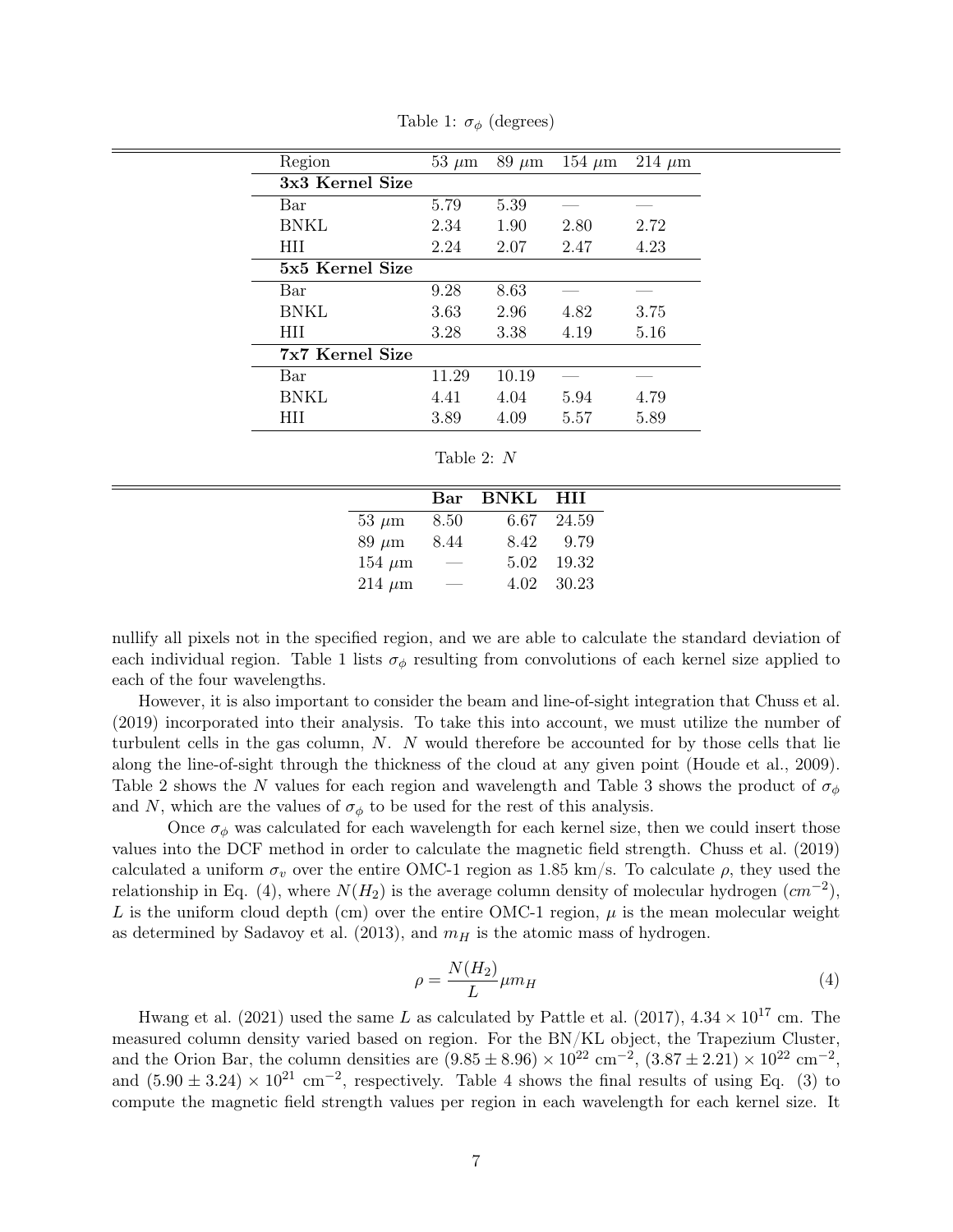| Region          | $53 \mu m$ | $89~\mu m$ | 154 $\mu$ m | $214 \ \mu m$ |  |
|-----------------|------------|------------|-------------|---------------|--|
| 3x3 Kernel Size |            |            |             |               |  |
| Bar             | .859       | .793       |             |               |  |
| <b>BNKL</b>     | .272       | .279       | .245        | .191          |  |
| <b>HII</b>      | .959       | .352       | .831        | 2.23          |  |
| 5x5 Kernel      |            |            |             |               |  |
| Bar             | 1.38       | 1.27       |             |               |  |
| <b>BNKL</b>     | .422       | .435       | .422        | .263          |  |
| <b>HII</b>      | 1.41       | .575       | 1.41        | 2.72          |  |
| 7x7 Kernel      |            |            |             |               |  |
| Bar             | 1.67       | 1.50       |             |               |  |
| <b>BNKL</b>     | .513       | .594       | .520        | .336          |  |
| <b>HII</b>      | 1.67       | .697       | 1.88        | 3.12          |  |
|                 |            |            |             |               |  |

Table 3:  $\sigma_{\phi}$  ×N.

J,

Table 4:  $B$   $(\mu {\rm G})$ 

| Region          | $53 \mu m$ | $89 \mu m$ | $154 \mu m$ | $214 \mu m$ |
|-----------------|------------|------------|-------------|-------------|
| 3x3 Kernel Size |            |            |             |             |
| Bar             | 493        | 534        |             |             |
| <b>BNKL</b>     | 2483       | 2425       | 2756        | 3544        |
| HII             | 172        | 470        | 199         | 74          |
| 5x5 Kernel Size |            |            |             |             |
| Bar             | 308        | 333        |             |             |
| <b>BNKL</b>     | 1600       | 1554       | 1601        | 2570        |
| <b>HII</b>      | 118        | 288        | 117         | 61          |
| 7x7 Kernel Size |            |            |             |             |
| Bar             | 253        | 282        |             |             |
| <b>BNKL</b>     | 1317       | 1137       | 1298        | 2009        |
| <b>HII</b>      | 99         | 237        | 88          | 53          |
|                 |            |            |             |             |

 $\equiv$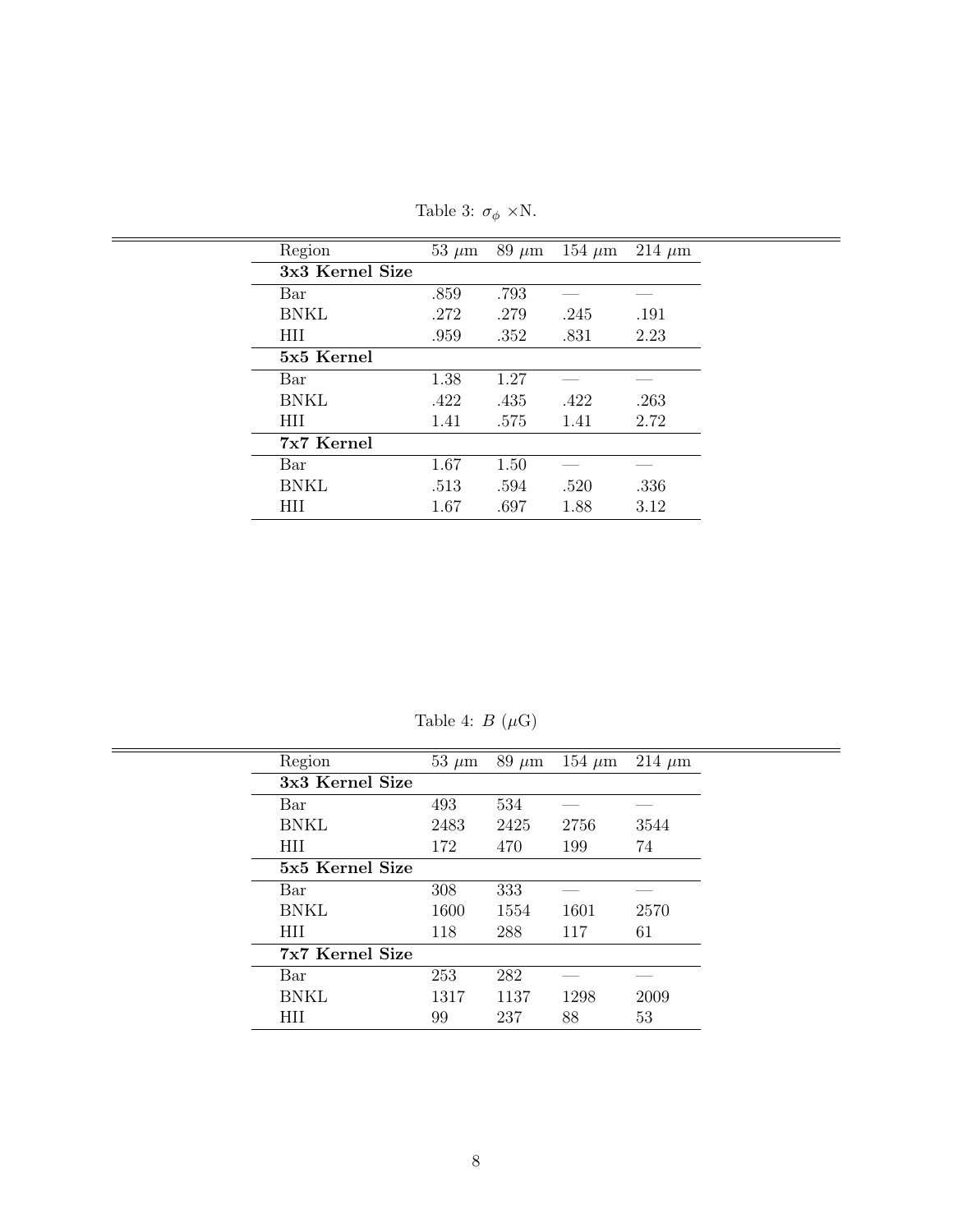Table 5:  $B(\mu G)$  Results from Chuss et al. (2019)

|               | Bar | <b>BNKL</b> | HП  |
|---------------|-----|-------------|-----|
| $53 \mu m$    | 303 | 1002        | 261 |
| $89 \mu m$    | 289 | 931         | 316 |
| $154 \ \mu m$ |     | 1013        | 305 |
| $214 \ \mu m$ |     | 944         | 259 |

| Region             | 53 $\mu$ m | $89 \mu m$ | 154 $\mu$ m | $214 \mu m$ |  |
|--------------------|------------|------------|-------------|-------------|--|
| $\overline{B^2_t}$ |            |            |             |             |  |
| $B_\alpha^2$ '     |            |            |             |             |  |
| Bar                | 1.61       | 1.77       |             |             |  |
| BNKL               | .370       | .430       | .370        | .420        |  |
| <b>HII</b>         | .330       | .230       | .240        | .340        |  |
| $\sigma_{\phi}$    |            |            |             |             |  |
| Bar                | 1.27       | 1.33       |             |             |  |
| <b>BNKL</b>        | .608       | .656       | .608        | .648        |  |
| HH                 | .574       | .480       | .490        | .583        |  |
|                    |            |            |             |             |  |

Table 6:  $\frac{\langle B_t^2 \rangle}{\langle B_t^2 \rangle}$  $\frac{\langle B_t^2 \rangle}{\langle B_0^2 \rangle}$  and the Calculated  $\sigma_{\phi}$  from Chuss et al. (2019)

is important to note that the values for  $\sigma_{\phi}$  and B of the Orion Bar for the 154 mm and 214 mm wavelength bands are not present in any table. This is because they were excluded from analysis as they were heavily influenced by systematic errors in the polarization vectors.

### 4 Discussion

The purpose of completing this analysis was to figure out if the means by which Hwang et al. (2021) and Guerra et al. (2021) calculated  $\sigma_{\phi}$  was the primary reason for the large difference in B results for the OMC-1 region. Before we can complete analysis between the two different angular polarization dispersion methods, it was first necessary to convert the results from Chuss et al. (2019) into units which can be compared to the results obtained from this analysis. The dispersion function provided angular polarization in terms of a turbulent-to-ordered magnetic energy ratio. There is a relationship as given by Chuss et al. (2019) between the angular polarization  $\sigma_{\phi}$  in degrees and the turbulent-to-ordered magnetic energy ratio  $\frac{B_t^2}{B_0^2}$ . The polarization angular dispersion results in units of degrees obtained for each  $HAWC+$  data set were converted to this ratio, represented in Eq. (5):

$$
\sigma_{\phi}^2 = \frac{\langle B_t^2 \rangle}{\langle B_0^2 \rangle} \tag{5}
$$

Table 6 shows  $\frac{\langle B_t^2 \rangle}{\langle B_t^2 \rangle}$  $\frac{\langle B_t^2 \rangle}{\langle B_0^2 \rangle}$  from Chuss et al. (2019) and its conversion to  $\sigma_{\phi}$  so that it can be compared to the results from Table 3. Table 7 depicts the percent difference calculated for each angular polarization result, comparing those from Table 3 to those from Table 6. Additional analysis is needed to recognize which kernel size is most representative of the true results, so we applied the values from Chuss et al. (2019) to each of them for the purposes of this paper until we continue with this analysis. Upon looking at these results and their respective percent differences, it is apparent that the angular polarization values calculated using the 'unsharp masking' method and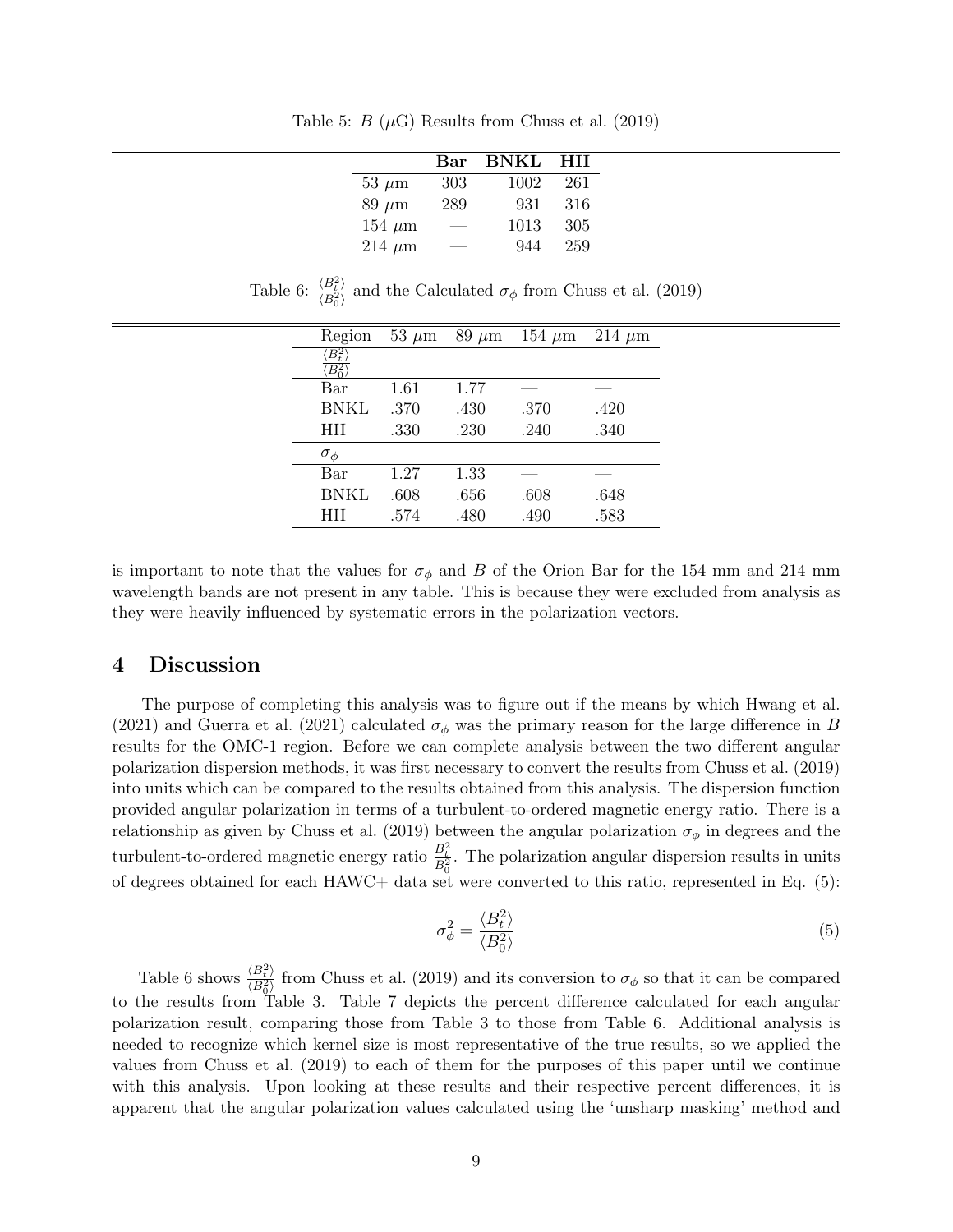| Region          | $53 \mu m$ | $89 \mu m$ | $154 \mu m$ | $214 \mu m$ |
|-----------------|------------|------------|-------------|-------------|
| 3x3 Kernel Size |            |            |             |             |
| Bar             | 38.6       | 50.5       |             |             |
| <b>BNKL</b>     | 76.3       | 80.8       | 85.1        | 109.1       |
| <b>HII</b>      | 50.3       | 30.8       | 51.7        | 117.2       |
| 5x5 Kernel Size |            |            |             |             |
| Bar             | 8.03       | 4.52       |             |             |
| <b>BNKL</b>     | 36.1       | 40.5       | 36.1        | 84.6        |
| <b>HII</b>      | 84.0       | 18.0       | 97.0        | 129.4       |
| 7x7 Kernel Size |            |            |             |             |
| Bar             | 27.5       | 12.1       |             |             |
| <b>BNKL</b>     | 17.0       | 9.93       | 15.5        | 63.3        |
| HП              | 97.7       | 36.9       | 117.3       | 136.8       |

Table 7: Percent Difference between  $\sigma_{\phi}$  from Table 3 and Table 6.

the dispersion function are not equal. This is indicative of the fact that there is indeed a significant difference in these analysis methods for the angular polarization component of the DCF method causing the large difference in  $B$ , as depicted in Table 4 and Table 5. However, in order to gauge whether or not there were contributions to this discrepancy from the data itself, the volume density component, or the velocity dispersion component, additional analysis is needed.

# 5 Acknowledgements

The author of this paper would like to acknowledge Jordan Guerra and David Chuss of the Villanova University Physics Department for acting as mentors throughout the duration of this research project. The author would also like to thank Joseph Michail and Catherine Petretti for help with the code. Finally, the author would like to acknowledge Michael Davis for the emotional torment that he has provided over the last three years.